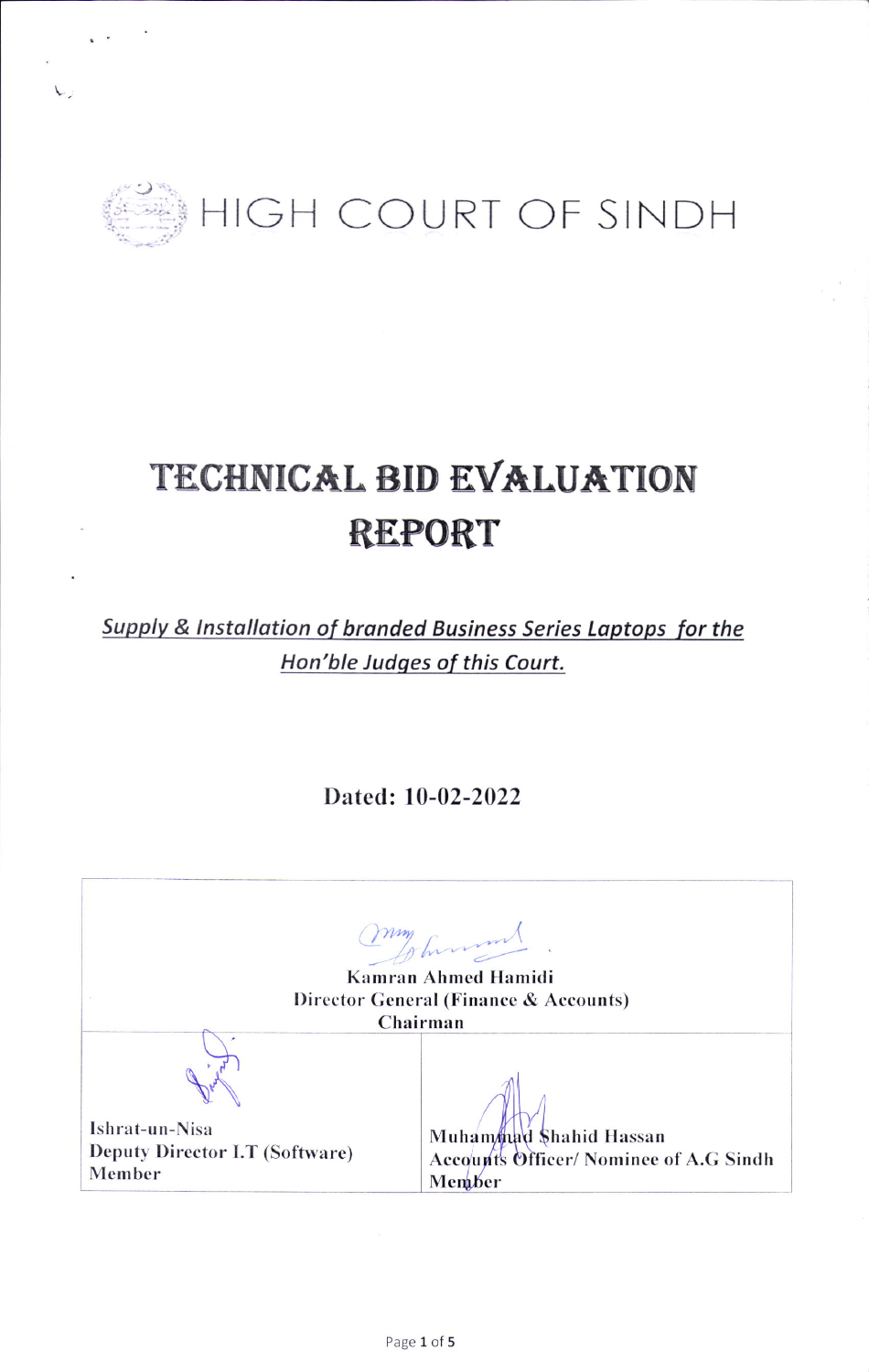

 $\label{eq:2.1} \begin{array}{ccccc} \mathcal{E} & & & \\ & \mathcal{E} & & \\ & & \mathcal{E} & \\ & & & \mathcal{E} \end{array}$ 

 $\ddot{\phantom{1}}$ 

## Contents